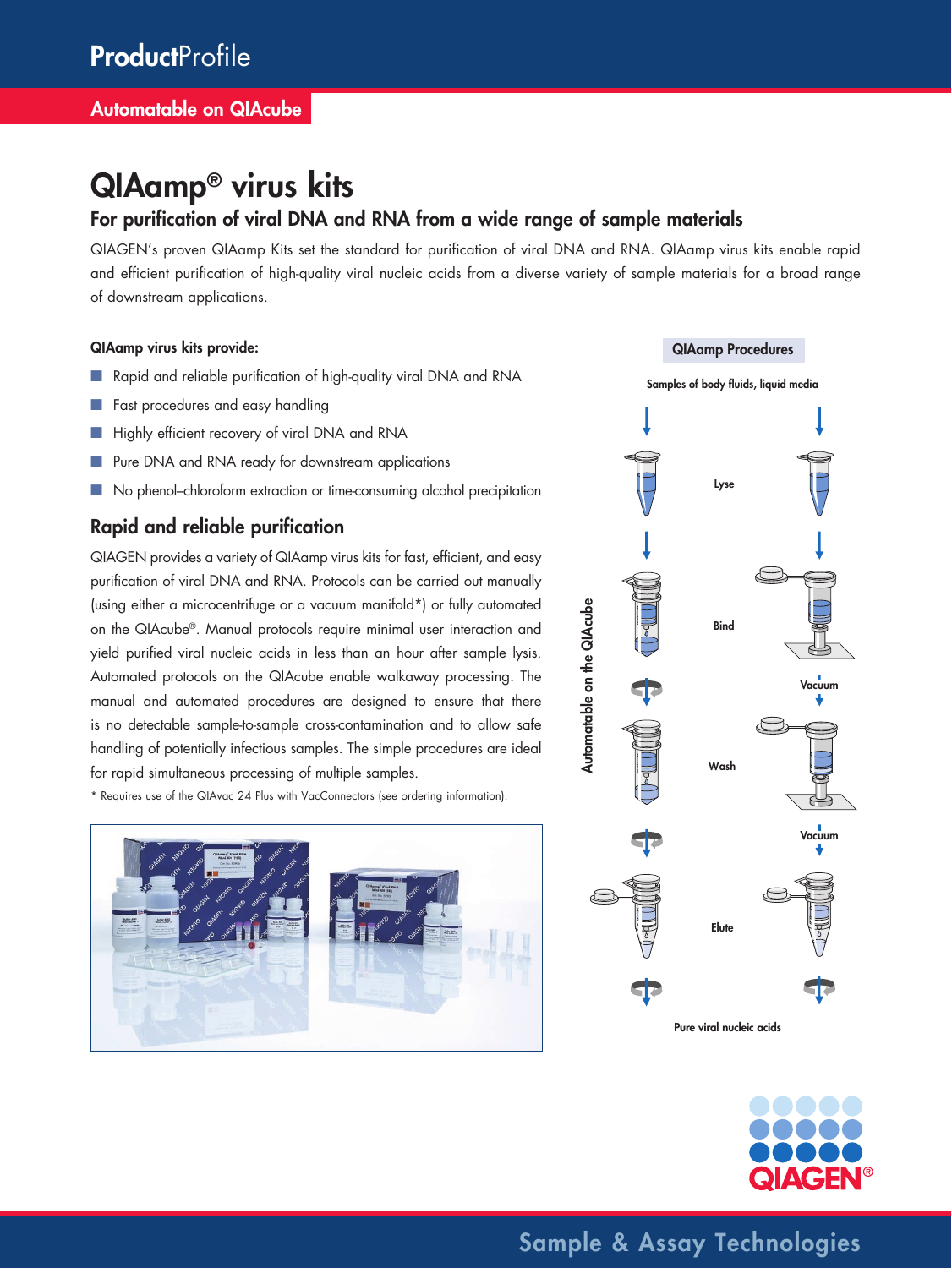### Selecting the optimal kit for a wide range of sample materials

QIAamp virus kits utilize the selective binding properties of the unique QIAamp silica membrane to isolate pure viral DNA and RNA. After lysis in an optimized buffer and adjustment of binding conditions, the sample is loaded directly onto a QIAamp spin column. Viral DNA and RNA are bound to the silica membrane, and contaminants are completely removed in 2 wash steps. Pure viral DNA and RNA are eluted in small volumes of a low-salt buffer or water, ready for use in downstream applications.

The QIAamp UltraSens® Virus Kit provides a proprietary technology to concentrate viral nucleic acids in plasma and serum samples followed by nucleic acid purification using proven QIAamp technology.

The QIAamp Circulating Nucleic Acid Kit simplifies isolation of viral and free-circulating DNA and RNA from plasma, serum, or urine, offering efficient purification and concentration from starting materials that contain low concentrations of mostly fragmented DNA, RNA and viral nucleic acids.

|                                     |                                              |  | Obsorp Hirtune House Liquid Fit Roads &<br>Olbom Hinguis Vins Spit Id Pose of<br>Obtome yrd Ret Nini Ki Pooe S |  | obsorp Circulating Hydre Ical tip goge 1<br>Olbomp Hinguie Helio (ct yough<br>Olbeme Umclears Viole Kit Page & |                           | Observe Marchan Hine Spin for Boose of<br>of Bromp Hindue Heliotiq Rose of<br>Olbom Jird Rich Hivi Ici Poos 5 |
|-------------------------------------|----------------------------------------------|--|----------------------------------------------------------------------------------------------------------------|--|----------------------------------------------------------------------------------------------------------------|---------------------------|---------------------------------------------------------------------------------------------------------------|
| <b>Application</b>                  | Sample type                                  |  | Manual                                                                                                         |  |                                                                                                                | Automatable<br>on QIAcube |                                                                                                               |
| Viral RNA purification              | Human plasma, serum,<br>and CSF              |  |                                                                                                                |  |                                                                                                                |                           |                                                                                                               |
| Viral RNA and DNA<br>copurification | Human plasma and<br>serum                    |  |                                                                                                                |  |                                                                                                                |                           |                                                                                                               |
|                                     | Human CSF and other<br>cell-free body fluids |  |                                                                                                                |  |                                                                                                                | <b>Service Service</b>    |                                                                                                               |
| Viral DNA purification              | Liquid transport media                       |  |                                                                                                                |  |                                                                                                                |                           |                                                                                                               |
|                                     | Urine                                        |  |                                                                                                                |  |                                                                                                                |                           | $\blacksquare$ : Recommended kit.                                                                             |

|                                            |                        | Sample Input Volume |          |        |      |               | Processing |        |
|--------------------------------------------|------------------------|---------------------|----------|--------|------|---------------|------------|--------|
|                                            | $140 \mu$ <sup>*</sup> | $200$ $\mu$         | $250$ pl | 500 µl | 1 ml | up to<br>5 ml | Spin       | Vacuum |
| QIAamp Viral RNA Mini Kit                  |                        |                     |          |        |      |               |            |        |
| QIAamp MinElute Virus Spin Kit             |                        |                     |          |        |      |               |            |        |
| <b>QIAamp MinElute Virus Vacuum Kit</b>    |                        |                     |          |        |      |               |            |        |
| <b>QIAamp Circulating Nucleic Acid Kit</b> |                        |                     |          |        |      |               |            |        |
| QIAamp UltraSens Virus Kit                 |                        |                     |          |        |      |               |            |        |
| QIAamp MinElute Media Kit                  |                        |                     |          |        |      |               |            |        |

multiple loading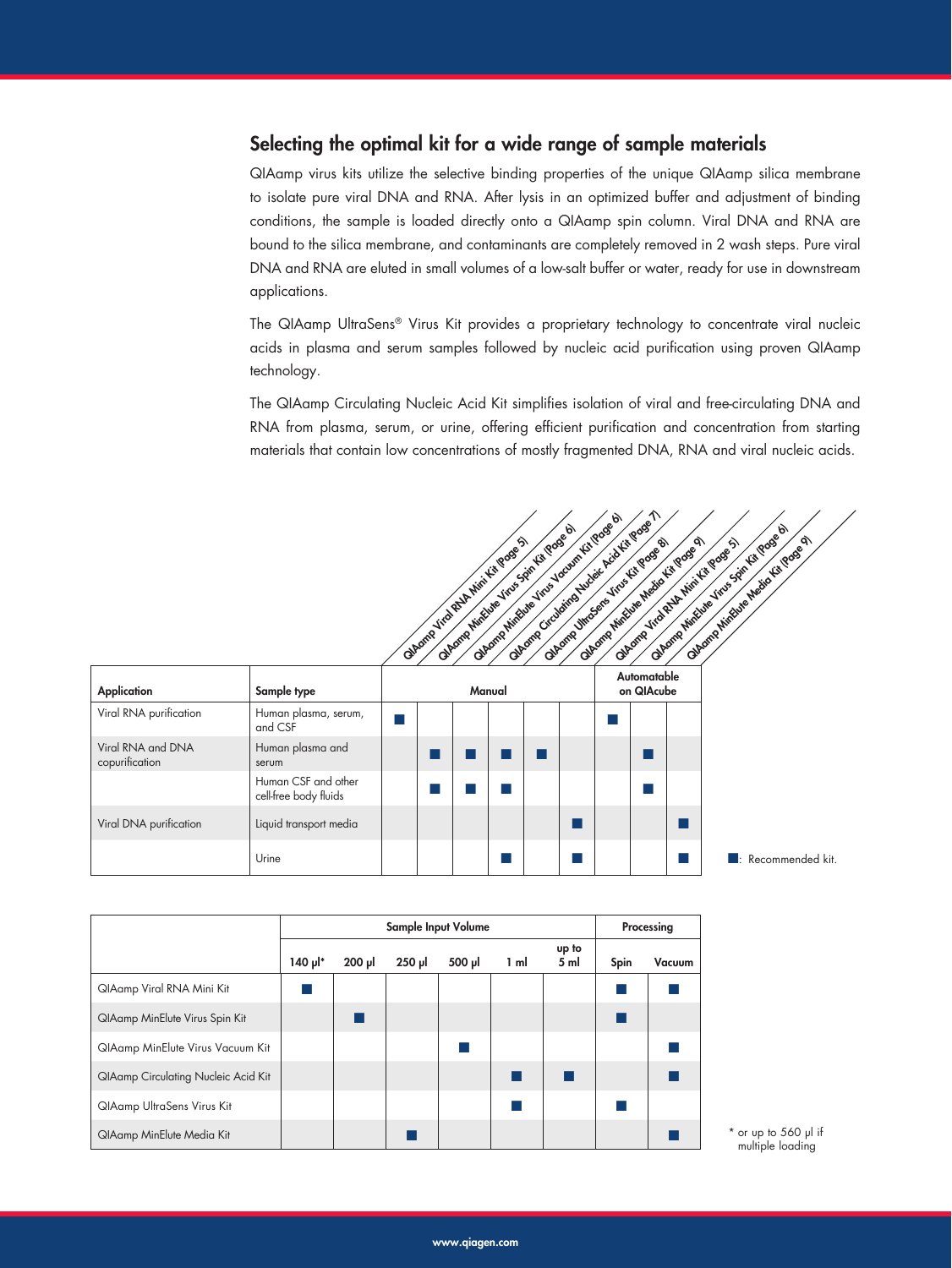## Fully automated viral nucleic acid purification

The QIAamp MinElute Virus Spin Kit, QIAamp MinElute Media Kit, and QIAamp Viral RNA Mini Kit can be fully automated on the QIAcube (Figure 1). The innovative QIAcube uses advanced technology to process QIAGEN spin columns, enabling seamless integration of automated, low-throughput sample prep into any laboratory workflow. Sample preparation using the QIAcube follows the same steps as the manual procedure (i.e., bind, wash, and elute) enabling purification of high-quality viral nucleic acids.

The standardized, automated purification procedure helps to eliminate human error, providing results that are comparable between experiments and labs. This gives you more time to focus on downstream analysis.

### Walkaway spin-column processing

The fully automated QIAcube, equipped with a 12-bucket centrifuge, eliminates manual centrifugation steps, giving you more time for other tasks. Innovative disposable rotor adapters hold spin columns and collection tubes in the centrifuge (Figure 3). Highly pure nucleic acids are eluted into collection tubes, ready to use in sensitive downstream applications.

The QIAcube is preinstalled with protocols for purification of viral nucleic acids and also for genomic DNA, plasmid DNA, RNA, and proteins. The range of protocols available is continually expanding, and additional QIAGEN protocols can be downloaded free of charge at www.qiagen.com/MyQIAcube.



Figure 1. Fully automated nucleic acid purification using QIAamp virus kits. The QIAcube enables walkaway automation of many QIAGEN spin-column procedures. Visit www.qiagen.com/MyQIAcube for more information.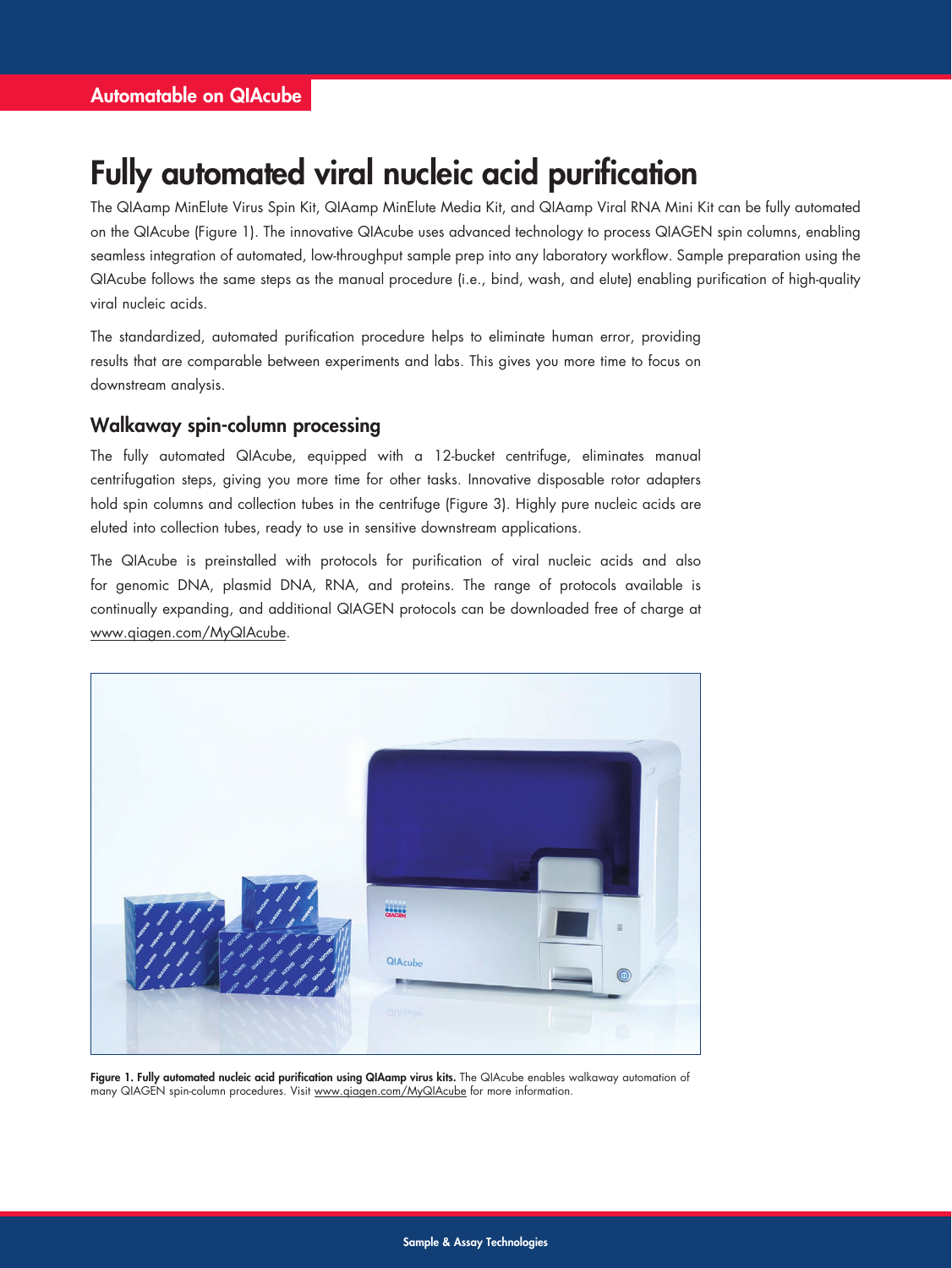

Figure 2. Automated processing with no detectable cross-contamination in the following experiment. The cross-contamination test was performed using a quantified parvovirus B19 sample. The viral load of positive samples used for the carry-over tests was 1.0 x 10° IU/ml. For dilution of positive samples and as negative control samples, a human parvovirus B19 negative EDTA plasma pool was used. Parvovirus B19 DNA was detected and quantitated using an in-house parvo B19 PCR assay. Mean C<sub>r</sub> value of all samples: 19.1  $\pm$  0.31 (CV = 1.6%), X: Unresponsive after 45 PCR cycles.



Figure 3. Freedom from laborious manual tasks. The QIAcube is equipped with an automated centrifuge and pipetting system. No manual handling steps are required.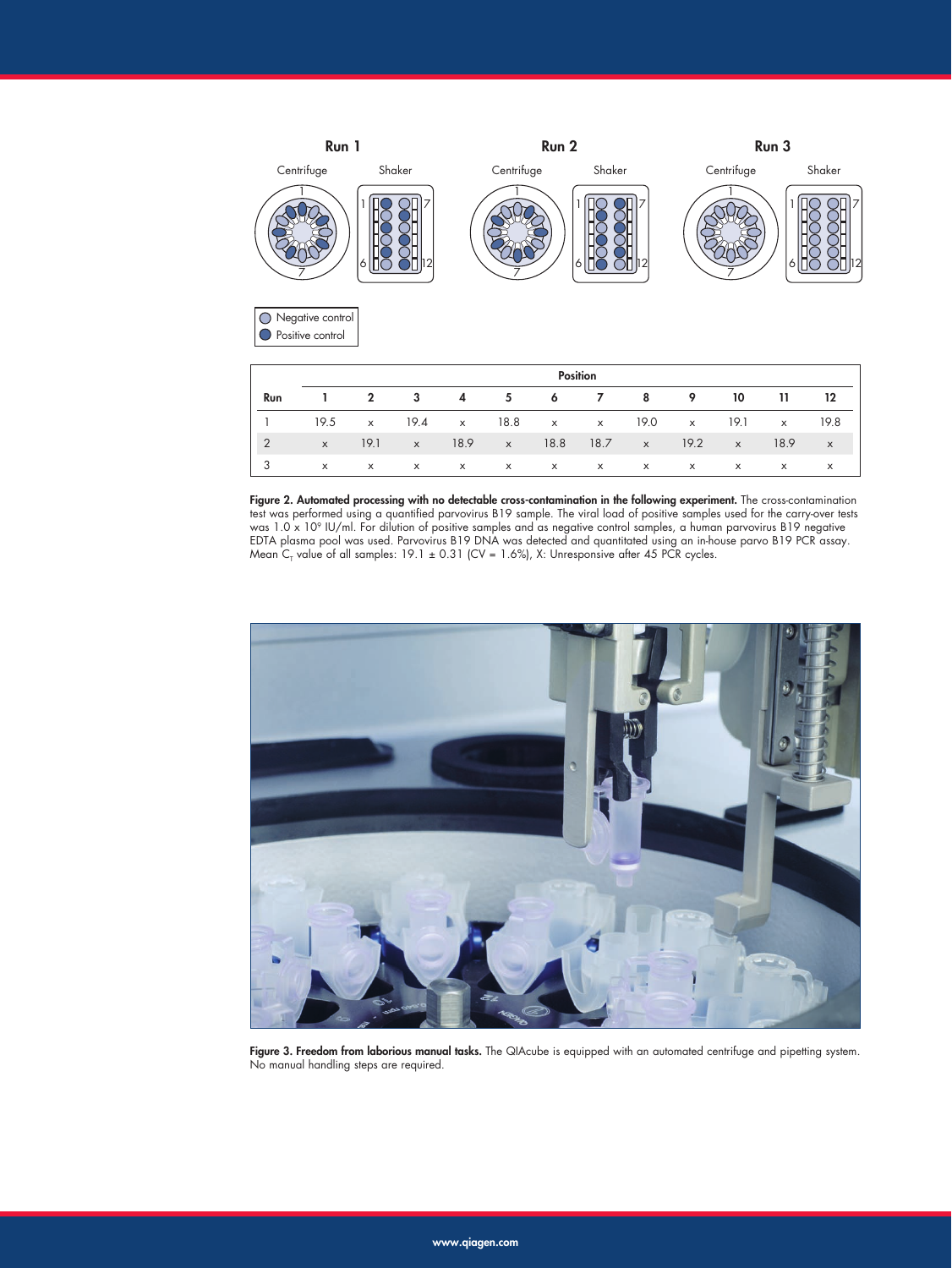### Automatable on QIAcube

## Rapid and reliable isolation of viral RNA

The QIAamp Viral RNA Mini Kit simplifies purification of viral RNA from cell-free body fluids such as plasma, serum, and urine with fast spin-column or vacuum procedures.

#### The QIAamp Viral RNA Mini Kit provides:

- Rapid isolation of high-quality, ready-to-use RNA
- No organic extraction or alcohol precipitation
- Highly efficient recovery (>90%) of viral RNA at any titer (Table 1)
- Complete removal of contaminants and inhibitors

Proven QIAamp silica-membrane technology enables rapid isolation of viral RNA in as little as 20 minutes. The high-quality viral RNA performs well in a wide range of downstream applications, including viral genotyping, viral epidemiology, and infectious disease research.

Purification can be fully automated on the QIAcube (Figure 4).



Figure 4. Comparison of automated and manual purification of HCV RNA using the QIAamp Viral RNA Mini Kit. Negative human plasma was spiked with 5 x 104 IU/ml HCV, and viral RNA was purified in 6-fold replicates using the QIAamp Viral RNA Mini Kit following either the manual protocol, manual lysis followed by automated purification, or the fully automated protocol on the QIAcube. HCV RNA was detected using an in-house, real-time PCR assay on the Rotor-Gene® 3000.

#### Table 1. Example of viral RNA recovery

|                           |                                                 | HIV-1 RNA recovered in first elution |                            |  |  |  |
|---------------------------|-------------------------------------------------|--------------------------------------|----------------------------|--|--|--|
| HIV -1 sample (copies/ml) | Theoretical number of<br>HIV-1 copies in sample | % Recovery (mean $\pm$ SD)           | Number of copies recovered |  |  |  |
| 650                       | 91                                              | $96 \pm 4.6$                         | 87                         |  |  |  |
| 1300                      | 182                                             | $98 \pm 2.8$                         | 178                        |  |  |  |
| 13,000                    | 1820                                            | $98 \pm 1.4$                         | 1780                       |  |  |  |
| 130,000                   | 18,200                                          | $95 \pm 1.0$                         | 17,290                     |  |  |  |
| 1,000,000                 | 140,000                                         | $91 \pm 2.8$                         | 126,800                    |  |  |  |

To determine viral RNA recovery, 140 μl acid citrate dextrose plasma samples with known HIV-1 RNA copy numbers were applied to QIAamp spin columns. A modified protocol involving two elutions was used to determine the efficiency of the spin columns. HIV RNA was detected by RT-PCR-chemiluminescent assay (data excerpted from Lin, H.J., Twandee, T., and Hollinger, F.B. (1997) J. Med. Virol. 51, 56).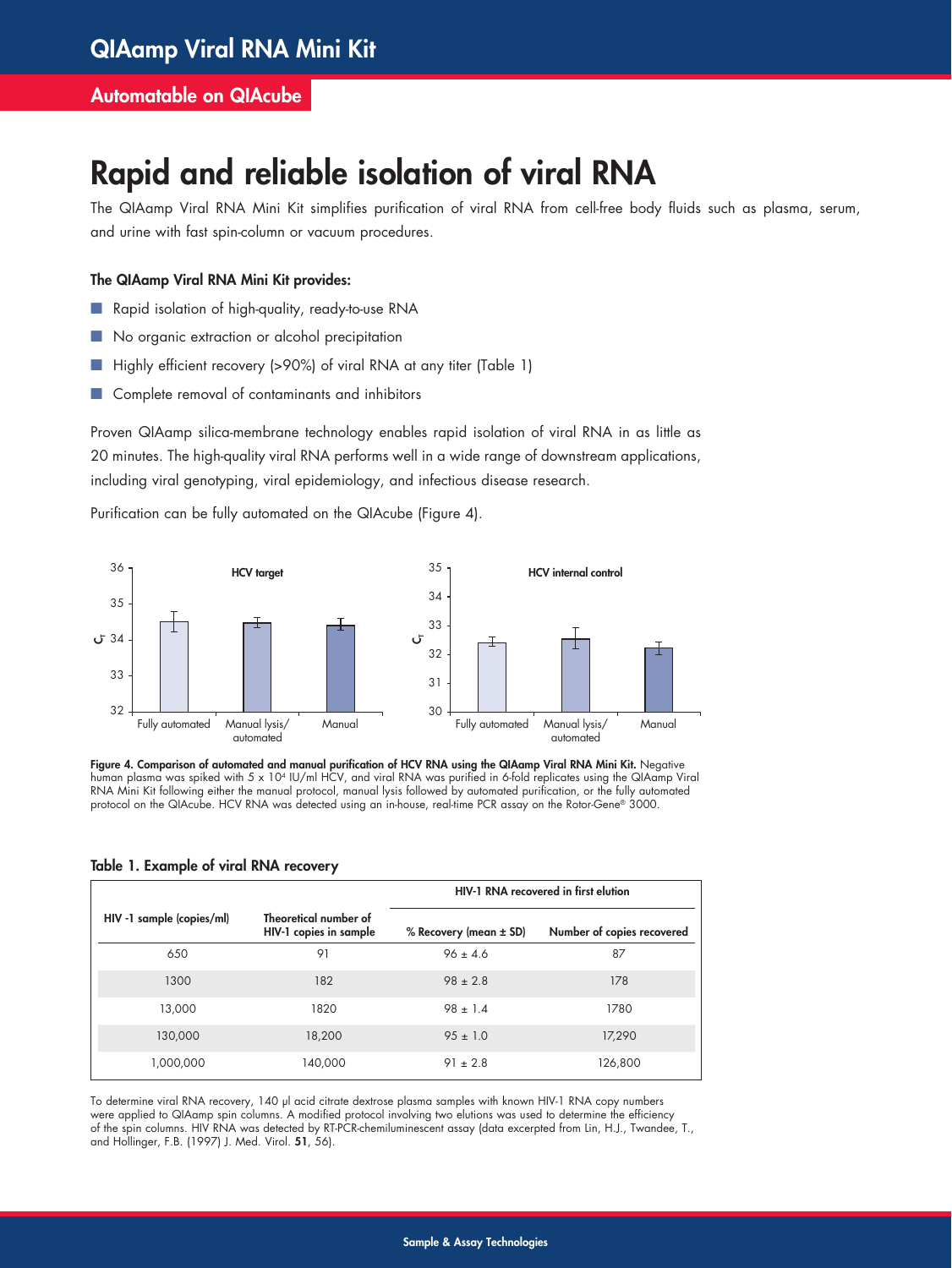### Automatable on QIAcube

# Simultaneous purification of viral DNA and RNA from plasma, serum, and cell-free body fluids

QIAamp MinElute Virus Kits simplify purification of viral DNA and RNA with fast spin-column or vacuum procedures.



Figure 5. Comparison of automated and manual purification of viral DNA from plasma using the QIAcube and QIAamp MinElute Virus Spin Kit. Parvovirus B19 negative samples of plasma were spiked with  $8.7 \times 10^6$  IU/ml elutions volume of parvovirus B19 control DNA. Isolated parvovirus B19 was detected using an in-house parvovirus B19 PCR assay.

#### Table 2. Detection rate

|                     | <b>HBV</b>        |          |
|---------------------|-------------------|----------|
| Virus titer (IU/ml) | <b>Replicates</b> | hits     |
| 100                 | 8                 | 8        |
| 50                  | 8                 | 8        |
| 25                  | 8                 | 8        |
| 12.5                | 8                 | 8        |
| 6.3                 | 8                 | 8        |
| 3.1                 | 8                 | 3        |
| 1.6                 | 8                 | 1        |
| $\overline{O}$      | 8                 | $\Omega$ |
|                     |                   |          |

Sensitivity, serial dilutions of a HBV standard in negative EDTA plasma were processed on the QIAcube. Viral DNA was detected using an in-house HBV PCR assay. Internal controls were added to all samples and were positively detected.

Figure 6. Comparison of manual and automated purification of HBV DNA and HCV RNA from plasma using the QIAamp MinElute Virus Kit. Negative human plasma was spiked with 1 x 10<sup>4</sup> IU/ml HBV or 5 x 10<sup>4</sup> IU/ml. Samples were purified in 6-fold replicates using the QIAamp MinElute Virus Spin Kit following either the manual protocol, manual lysis followed by automated purification, or the fully automated protocol on the QIAcube. Isolated HBV DNA was detected using an in-house HBV PCR assay on the Rotor-Gene 3000. Isolated HCV RNA was detected using an in-house, real-time RT-PCR assay on the Rotor-Gene 3000.

#### QIAamp MinElute Virus Kits provide:

- Rapid purification of high-quality viral DNA and RNA
- No organic extraction or alcohol precipitation
- Consistent, high yields
- Complete removal of contaminants and inhibitor

The QIAamp MinElute Virus Spin Kit uses sample volumes up to 0.2 ml, and the QIAamp MinElute Virus Vacuum Kit can be used with starting sample volumes up to 0.5 ml. Both kits combine the selective binding properties of a silica-based membrane with flexible elution volumes of between 20 and 150 µl. Manual processing time is less than an hour.

Using the QIAamp MinElute Virus Spin Kit, the purification process can be fully automated on the QIAcube. Alternatively, the samples can be lysed manually, followed by automated purification on the QIAcube. Automated processing time requires less than an hour after sample lysis.

The purified viral nucleic acids can be used in a wide range of downstream applications, including:

- PCR and quantitative PCR of DNA viruses (Figures 5 and 6, Table 2)
- RT-PCR and quantitative PCR of RNA viruses (Figure 6)
- Infectious disease research

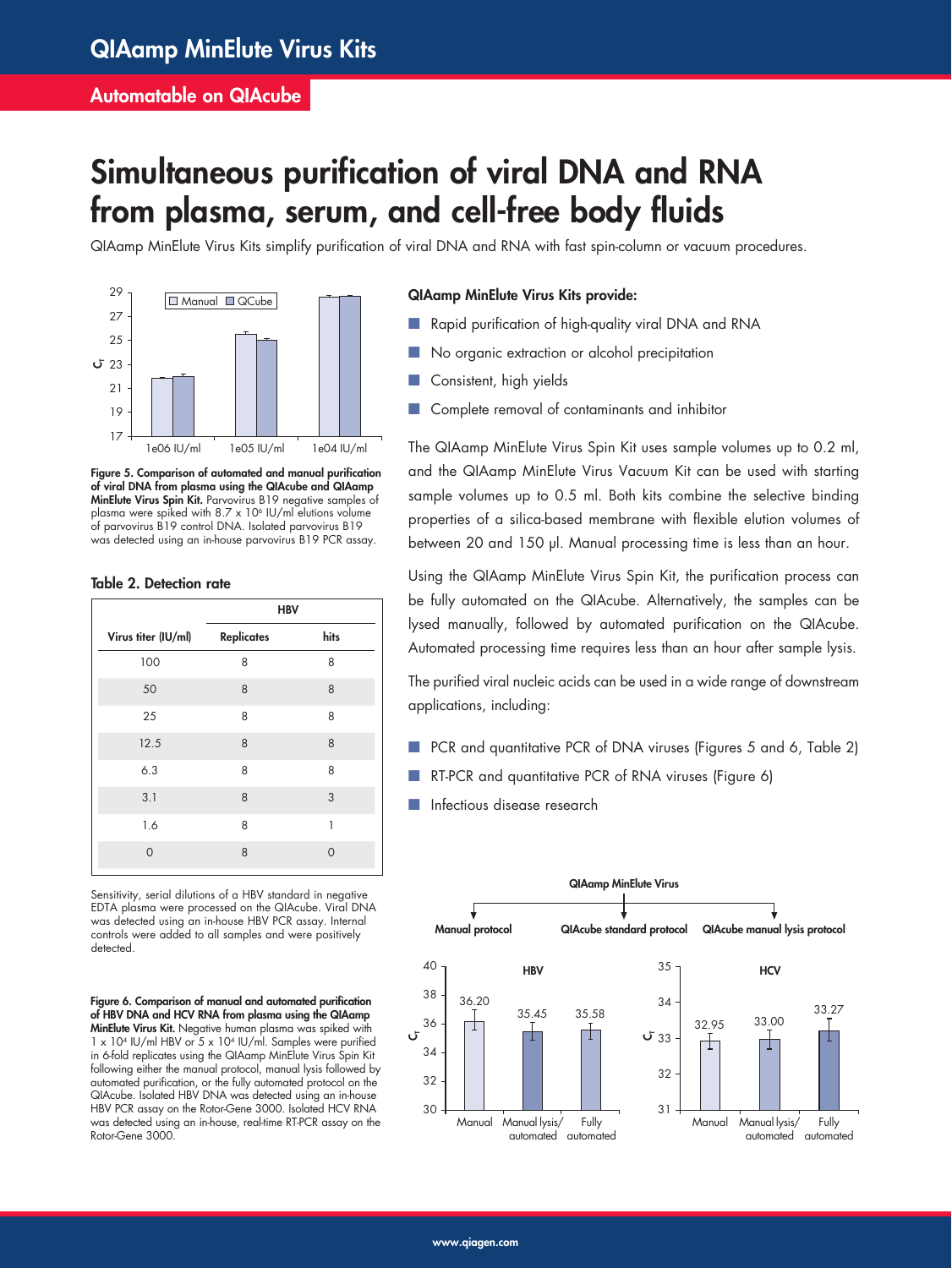## Concentration and purification of free-circulating and viral DNA and RNA from human plasma, serum, or urine

QIAamp Circulating Nucleic Acid Kit greatly simplifies the isolation of circulating DNA and RNA, including viral nucleic acids, from plasma, serum, or urine. Downstream applications include viral nucleic acid detection.

#### The QIAamp Circulating Nucleic Acid Kit provides:

- Concentrated nucleic acids, with high input and low elution volumes
- Efficient recovery of fragmented DNA and RNA
- No organic extraction or alcohol precipitation
- Complete removal of contaminants and inhibitors
- Purification of DNA and RNA with high sensitivity

The QIAamp Circulating Nucleic Acid Kit can be used on the QIAvac 24 Plus to enable starting sample volumes up to 5 ml, and flexible elutions volumes between 20 µl and 150 µl allow concentration of nucleic acid species that are present in low concentrations. The kit can also be used for purification and concentration of viral nucleic acids from large sample volumes. The kit provides advanced technology of selective binding to a silica-based membrane for improved recovery of fragmented nucleic acids (Figure 7).

|                     | <b>HIV-1 RT-PCR</b> |          |
|---------------------|---------------------|----------|
| Input titer (IU/ml) | <b>Replicates</b>   | Hits (%) |
| 80                  | 8                   | 100      |
| 40                  | 16                  | 100      |
| 20                  | 16                  | 94       |
| 10                  | 16                  | 94       |
| 5                   | 16                  | 63       |
| 2.5                 | 16                  | 25       |
| 1.25                | 8                   | 0        |
| $\Omega$            | 10                  | $\Omega$ |

|                     | <b>HBV-specific PCR</b> |          |  |  |  |
|---------------------|-------------------------|----------|--|--|--|
| Input titer (IU/ml) | <b>Replicates</b>       | Hits (%) |  |  |  |
| 1                   | 8                       | 100      |  |  |  |
| 0,5                 | 16                      | 100      |  |  |  |
| 0.25                | 15                      | 93       |  |  |  |
| 0.125               | 16                      | 81       |  |  |  |
| 0.0625              | 16                      | 81       |  |  |  |
| 0.03125             | 16                      | 50       |  |  |  |
| $\Omega$            | 8                       | Ω        |  |  |  |

|                     | <b>HCV-specific RT-PCR</b> |             |  |  |  |
|---------------------|----------------------------|-------------|--|--|--|
| Input titer (IU/ml) | <b>Replicates</b>          | Hits $(\%)$ |  |  |  |
| 135                 | 8                          | 100         |  |  |  |
| 45                  | 16                         | 100         |  |  |  |
| 15                  | 16                         | 100         |  |  |  |
| 5                   | 16                         | 94          |  |  |  |
| 1.66                | 16                         | 50          |  |  |  |
| 0.56                | 16                         | 19          |  |  |  |
| 0                   | 8                          | Ω           |  |  |  |

Figure 7. Viral nucleic acid detection rates. Viral nucleic acids were purified from 5 ml human plasma using the QIAamp Circulating Nucleic Acid Kit, with an elution volume of 30 μl. Plasma was spiked with WHO intl. standard material\*, and samples prepared according to the standard protocol. Viral nucleic acids were detected using a specific PCR (HPV) and RT-PCR assay (HIC, HCV).

\* HIV: NIBSC Code 97/650, HPV: NIBSC Code 97/746, HCV: NIBSC Code 96/798.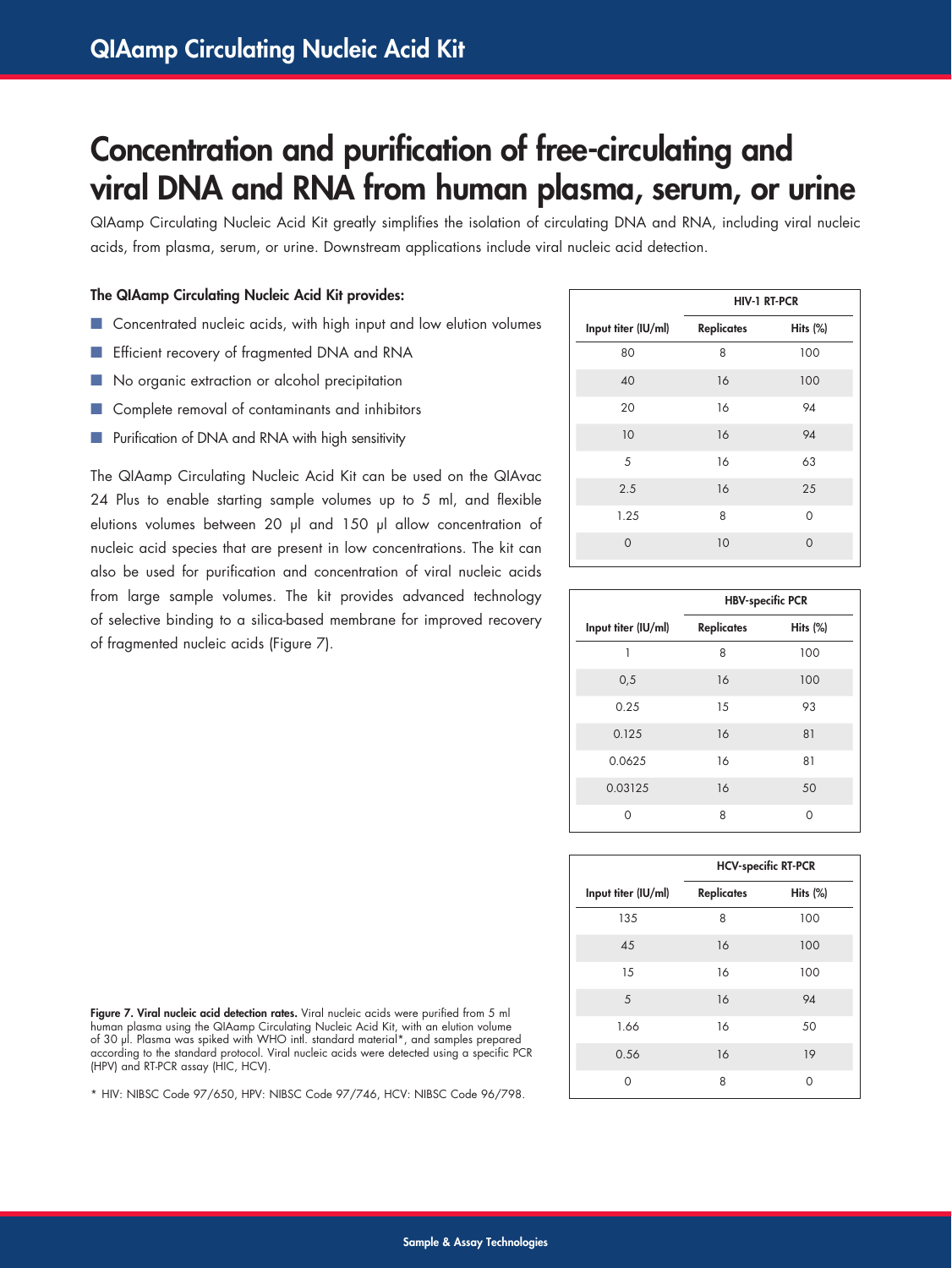## Concentration and isolation of viral DNA and RNA from serum and plasma

The QIAamp UltraSens Virus Kit uses a proprietary technology to concentrate viral nucleic acids in plasma and serum samples, followed by nucleic acid purification using QIAamp technology. The procedure provides increased sensitivity in viral-load monitoring and other applications where high viral nucleic acid recovery is essential.

#### The QIAamp UltraSens Virus Kit provides:

- Viral nucleic acid concentration for increased sensitivity
- No organic extraction or ethanol precipitation
- Rapid isolation of high-quality, ready-to-use viral RNA and DNA
- Consistent, high yields

Starting with sample volumes of up to 1 ml, nucleic acid concentration is achieved by first adding a precipitating reagent to the sample. The reagent forms complexes with nucleic acids, allowing them to be highly concentrated by low-speed centrifugation. This step allows nucleic acid purification from larger sample volumes without requirement of handling large volumes throughout the protocol.

Viral nucleic acids are then purified using QIAamp silica-gel-membrane technology. Lysates are loaded onto the QIAamp spin column. Wash buffers are used to remove impurities and pure, ready-to-use DNA is then eluted in water or low-salt buffer.

The purified nucleic acids perform well in sensitive downstream applications (Figure 8). The procedure provides increased sensitivity in viral-load monitoring and other applications where high viral nucleic acid recovery is essential.



Figure 8. Sensitive detection of Epstein-Barr virus (EBV). EBV DNA was purified from serum spiked with serial dilutions of EBV, from  $10^6$  to  $10^2$  genome equivalents. A EBV DNA was detected using an in-house assay. B Detection of the internal control is used to monitor PCR performance and detect potential PCR inhibition.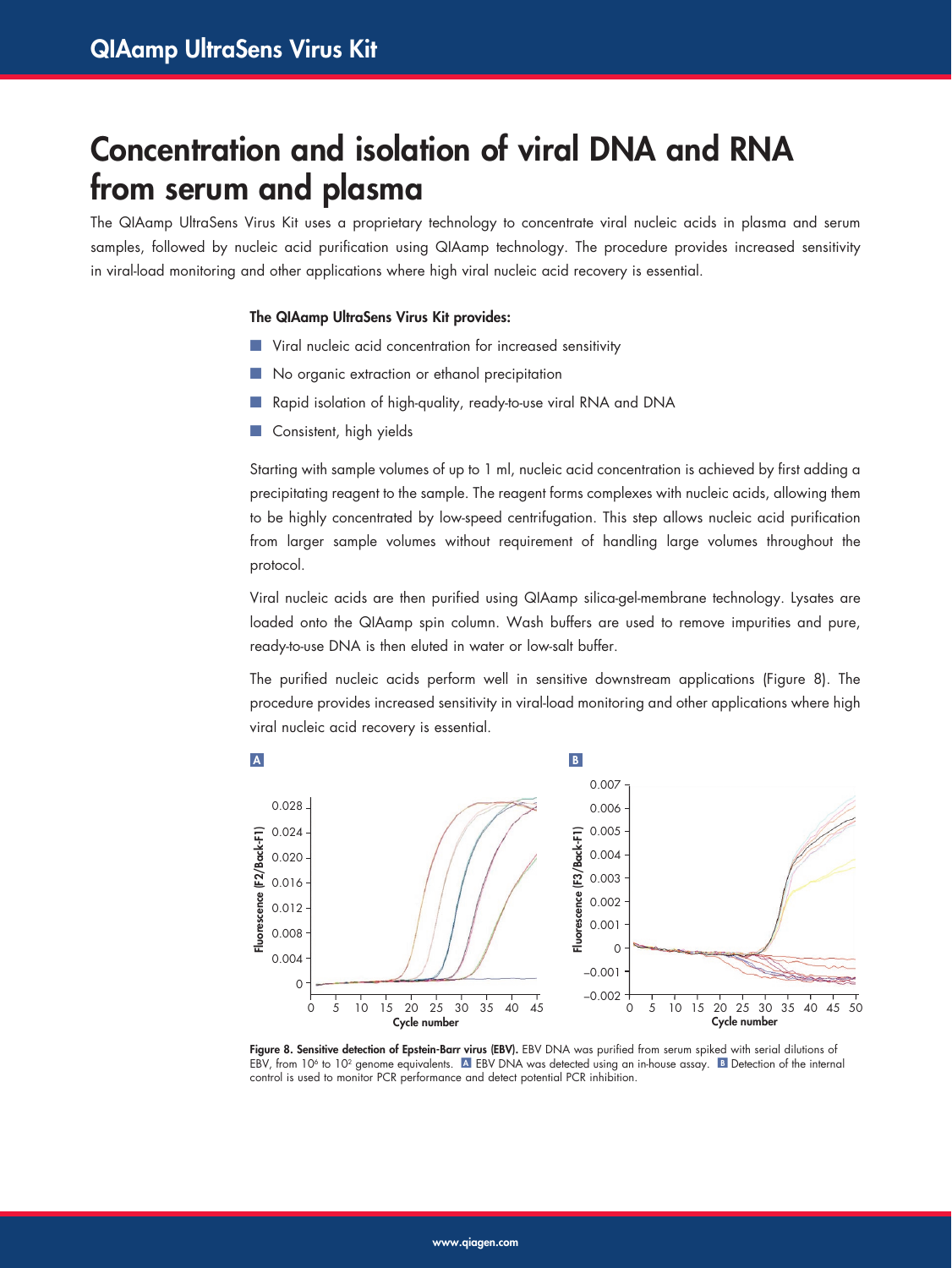### Automatable on QIAcube

# Purification of DNA from liquid media

The QIAamp MinElute Media Kit provides a convenient vacuum procedure for purification of nucleic acids from liquid media, such as cervical swab transport media.

#### The QIAamp MinElute Media Kit provides:

- Purification from a variety of liquid transport media
- Time-saving vacuum procedure for convenient handling and ease of use
- Flexible elution volumes from 20 to 150 µl
- High-quality DNA with efficient removal of alcohols and other contaminants

The QIAamp MinElute Media Kit uses well-established technology for purification of nucleic acids. The kit combines the selective binding properties of a silica-based membrane with flexible elution volumes of between 20 and 150 µl. The kit is suitable for use with liquid media containing nucleic acids, such as cervical swab transport media (e.g., PreservCyt® or SurePath® solution). Nucleic acids are eluted in Buffer AVE, ready for use in amplification reactions or storage. Purified nucleic acids are free of proteins, nucleases, and other impurities.

Purification of DNA using the QIAamp MinElute Media Kit can be automated on the QIAcube.

The QIAamp MinElute Media Kit can be used for purification of cellular, bacterial, and viral nucleic acids from a variety of sources, including:

- Liquid cytology media containing alcohol (e.g., PreservCyt and SurePath)
- Phosphate-buffered liquid transport media (e.g., M4RT)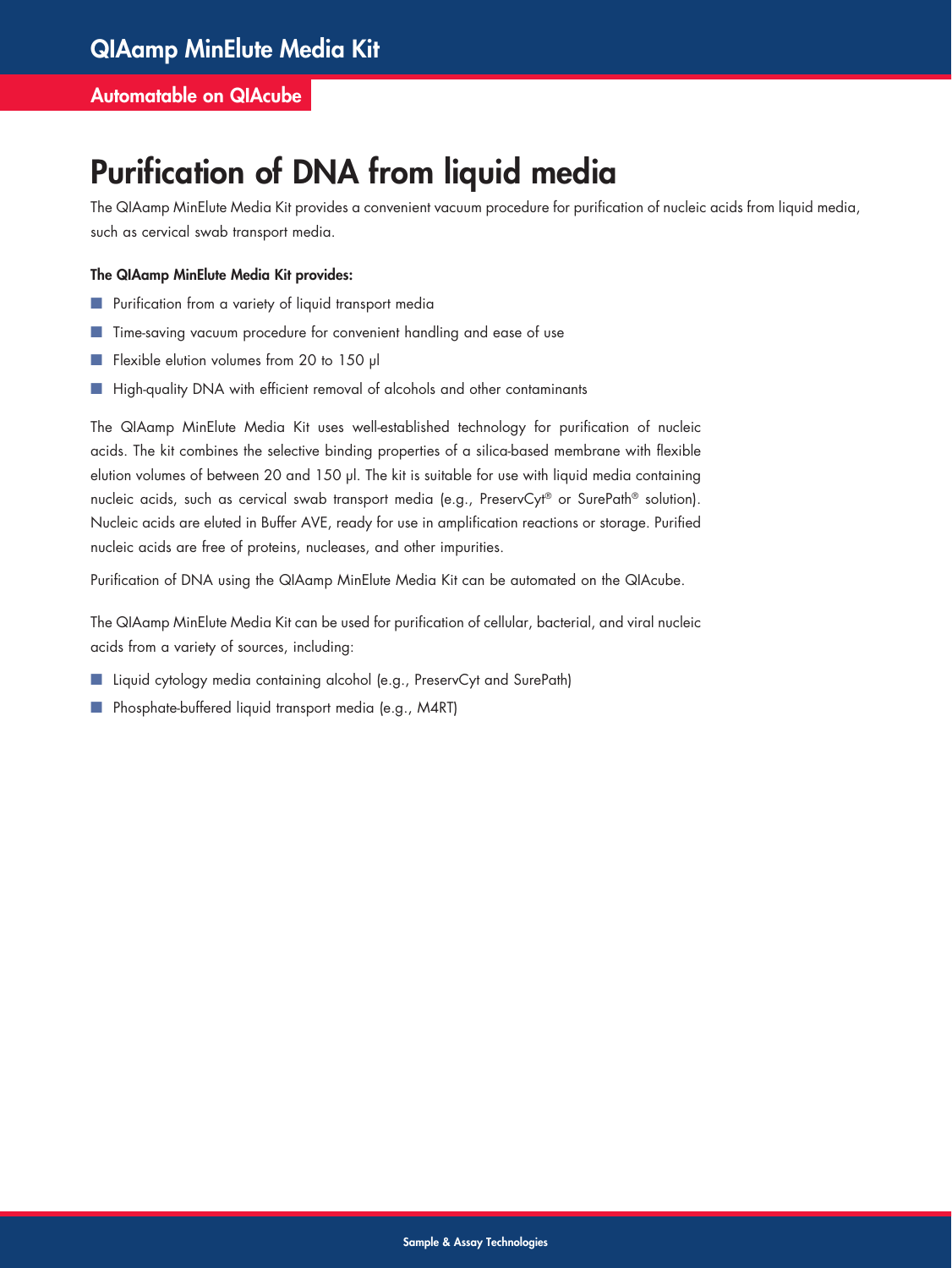## Ordering Information

| Product                                                                           | <b>Contents</b>                                                                                                                                                                                         | Cat. no. |  |  |  |
|-----------------------------------------------------------------------------------|---------------------------------------------------------------------------------------------------------------------------------------------------------------------------------------------------------|----------|--|--|--|
| QIAamp Viral RNA Mini Kit - for isolation of viral RNA from cell-free body fluids |                                                                                                                                                                                                         |          |  |  |  |
| QIAamp Viral RNA Mini Kit (50)*                                                   | For 50 RNA preps: 50 QIAamp Mini Spin Columns, Carrier<br>RNA, Collection Tubes (2 ml), RNase-free Buffers                                                                                              | 52904    |  |  |  |
| QIAamp Viral RNA Mini Kit (250)*                                                  | For 250 RNA preps: 250 QIAamp Mini Spin Columns, Carrier<br>RNA, Collection Tubes (2 ml), RNase-free Buffers                                                                                            | 52906    |  |  |  |
| serum, and cell-free body fluids using spin processing                            | QIAamp MinElute Virus Spin Kit — for simultaneous purification of viral DNA and RNA from plasma,                                                                                                        |          |  |  |  |
| QIAamp MinElute Virus Spin Kit (50)*                                              | For 50 minipreps: 50 QIAamp MinElute Columns, QIAGEN<br>Protease, Carrier RNA, Buffers, Collection Tubes (2 ml)                                                                                         | 57704    |  |  |  |
| serum, and cell-free body fluids using vacuum processing                          | QIAamp MinElute Virus Vacuum Kit — for simultaneous purification of viral DNA and RNA from plasma,                                                                                                      |          |  |  |  |
| QIAamp MinElute Virus Vacuum Kit (50)                                             | For 50 minipreps: 50 QIAamp MinElute Columns, QIAGEN<br>Protease, Carrier RNA, Buffers, Extension Tubes (3 ml),<br>Collection Tubes (1.5 ml)                                                            | 57714    |  |  |  |
|                                                                                   | QIAamp Circulating Nucleic Acid Kit - for concentration and purification of free-circulating DNA,<br>RNA, miRNA, and viral nucleic acids from plasma, serum, urine or other cell-free body fluids       |          |  |  |  |
|                                                                                   | QIAamp Circulating Nucleic Acid Kit (50) For 50 preps: QIAamp Mini Columns, Tube Extenders (20 ml),<br>QIAGEN Proteinase K, Carrier RNA, Buffers, VacConnectors,<br>and Collection Tubes (1.5 and 2 ml) | 55114    |  |  |  |
|                                                                                   | QIAamp UltraSens Virus Kit — for concentration and isolation of viral DNA and RNA from serum and plasma                                                                                                 |          |  |  |  |
| QIAamp UltraSens Virus Kit (50)                                                   | For 50 viral nucleic acid preps: 50 QIAamp Mini Spin Columns,<br>Proteinase K, Carrier RNA, Collection Tubes (2 ml), Buffers                                                                            | 53704    |  |  |  |
| QIAamp UltraSens Virus Kit (250)                                                  | For 250 viral nucleic acid preps: 250 QIAamp Mini Spin Columns,<br>Proteinase K, Carrier RNA, Collection Tubes (2 ml), Buffers                                                                          | 53706    |  |  |  |
| QIAamp MinElute Media Kit - for purification of DNA from liquid media             |                                                                                                                                                                                                         |          |  |  |  |
| QIAamp MinElute Media Kit                                                         | For 50 minipreps: 50 QIAamp MinElute Columns, QIAGEN<br>Proteinase K, Carrier RNA, Buffers, Extension Tubes (3 ml),<br>Collection Tubes (1.5 ml)                                                        | 57414    |  |  |  |

\* Fully automatable on the QIAcube. See www.qiagen.com/MyQIAcube for protocols.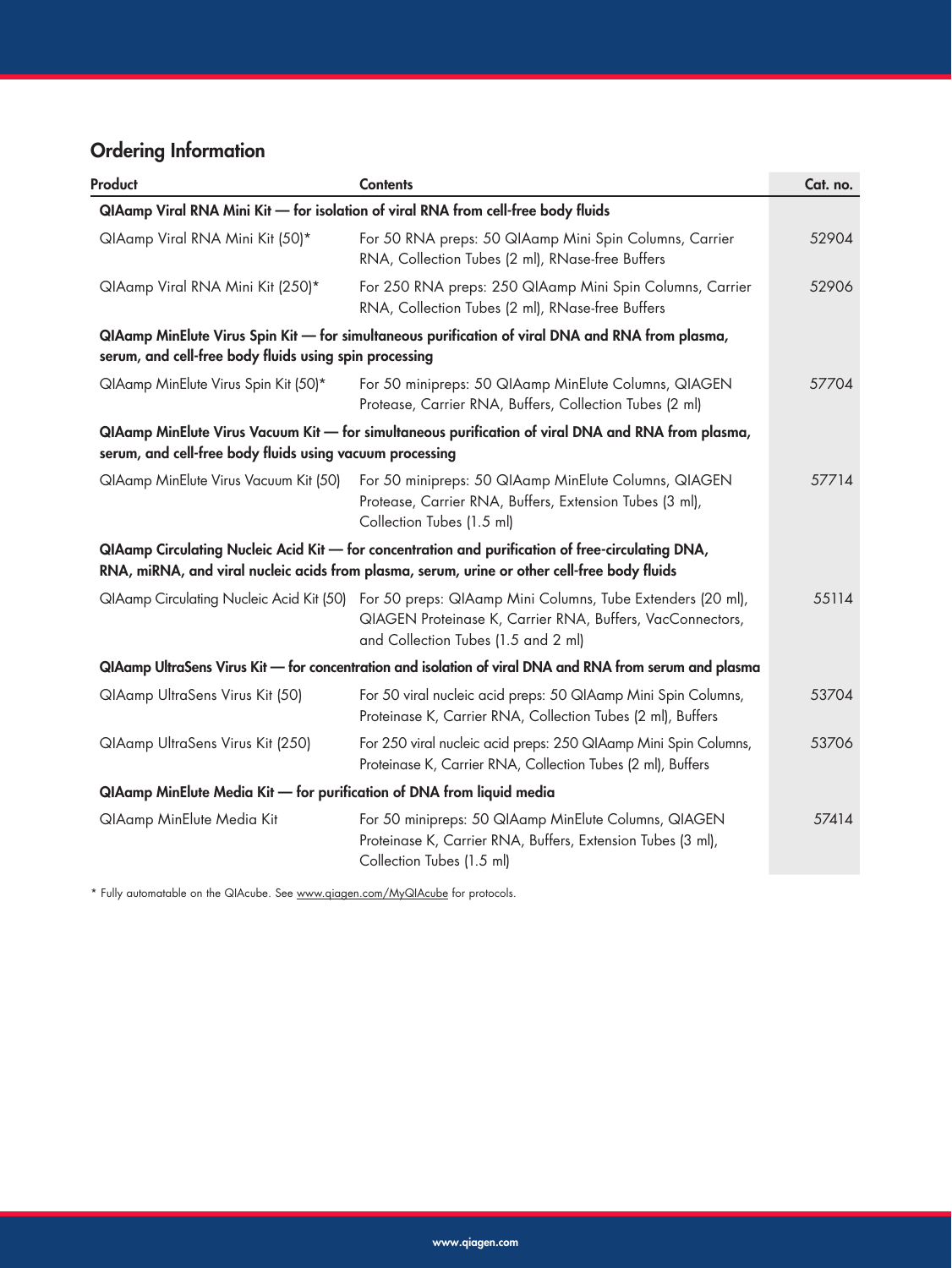| Product                                                                                           | <b>Contents</b>                                                                                                                                                                                                                                                              | Cat. no.                                           |  |  |  |  |
|---------------------------------------------------------------------------------------------------|------------------------------------------------------------------------------------------------------------------------------------------------------------------------------------------------------------------------------------------------------------------------------|----------------------------------------------------|--|--|--|--|
| QIAvac 24 Plus - for fast vacuum-driven processing of up to 24 spin columns                       |                                                                                                                                                                                                                                                                              |                                                    |  |  |  |  |
| QIAvac 24 Plus                                                                                    | Vacuum manifold for processing 1-24 spin columns: includes<br>QIAvac 24 Plus Vacuum Manifold, Luer Plugs, Quick Couplings                                                                                                                                                    | 19413                                              |  |  |  |  |
| VacConnectors (500)                                                                               | 500 disposable connectors for use with QIAamp spin columns<br>on luer connectors                                                                                                                                                                                             | 19407                                              |  |  |  |  |
| Vacuum Pump<br>$(115 V, 60 Hz)^*$<br>$(110 V, 60 Hz)$ <sup>†</sup><br>(230 V, 50 Hz) <sup>‡</sup> | Universal vacuum pump (capacity 34 L/min, 8 mbar vacuum abs.)                                                                                                                                                                                                                | 84010*<br>84000 <sup>t</sup><br>84020 <sup>#</sup> |  |  |  |  |
| <b>QIAvac Connecting System</b>                                                                   | System to connect vacuum manifold with vacuum pump:<br>includes Tray, Waste Bottles, Tubing, Couplings, Valve, Gauge,<br>24 VacValves                                                                                                                                        | 19419                                              |  |  |  |  |
| Vacuum Regulator                                                                                  | For use with QIAvac manifolds                                                                                                                                                                                                                                                | 19530                                              |  |  |  |  |
| VacValves (24)                                                                                    | 24 valves to regulate sample flow rate; for use with the<br>QIAvac 24 Plus                                                                                                                                                                                                   | 19408                                              |  |  |  |  |
| QIAcube - for fully automated sample prep using spin-column kits                                  |                                                                                                                                                                                                                                                                              |                                                    |  |  |  |  |
| QIAcube<br>$(110 V)*†$<br>$(230 V)^{\ddagger}$                                                    | Robotic workstation for automated purification of DNA, RNA,<br>or proteins using QIAGEN spin-column kits, 1-year warranty<br>on parts and labor                                                                                                                              | 9001292*1<br>9001293#                              |  |  |  |  |
| Warranty PLUS 2 Full, QIAcube                                                                     | 3-year warranty, 48-hour (2 working days) priority response,<br>all labor, travel, and repair parts                                                                                                                                                                          | 9240834                                            |  |  |  |  |
| Starter Pack, QIAcube                                                                             | Pack includes: reagent bottle racks (3); rack labeling strips<br>(8); 200 µl filter-tips (1024); 1000 µl filter-tips (1024); 1000 µl<br>filter-tips, wide-bore (1024); 30 ml reagent bottles (18); rotor<br>adapters (240); rotor adapter holder; 1.5 ml elution tubes (240) | 990395                                             |  |  |  |  |
| QIAamp MinElute Virus Accessory Set                                                               | Additional Buffers and Reagents; for use with at least<br>9 x QIAamp MinElute Virus Spin Kits (50), catalog number<br>57704, on the QIAcube                                                                                                                                  | 1043367                                            |  |  |  |  |
|                                                                                                   | QIAamp Viral RNA Mini Accessory Set Additional Buffers and Reagents; for use with at least<br>11 x QIAamp Viral RNA Mini Kits (50), catalog number 52904,<br>or 5 x QIAamp Viral RNA Mini Kits (250), catalog number<br>52906, on the QIAcube                                | 1048147                                            |  |  |  |  |

\* US and Canada.

† Japan.

‡ Rest of world.

QIAamp virus kits are also available in 24- and 96-well-plate automated formats for medium- to high-throughput applications; please inquire.